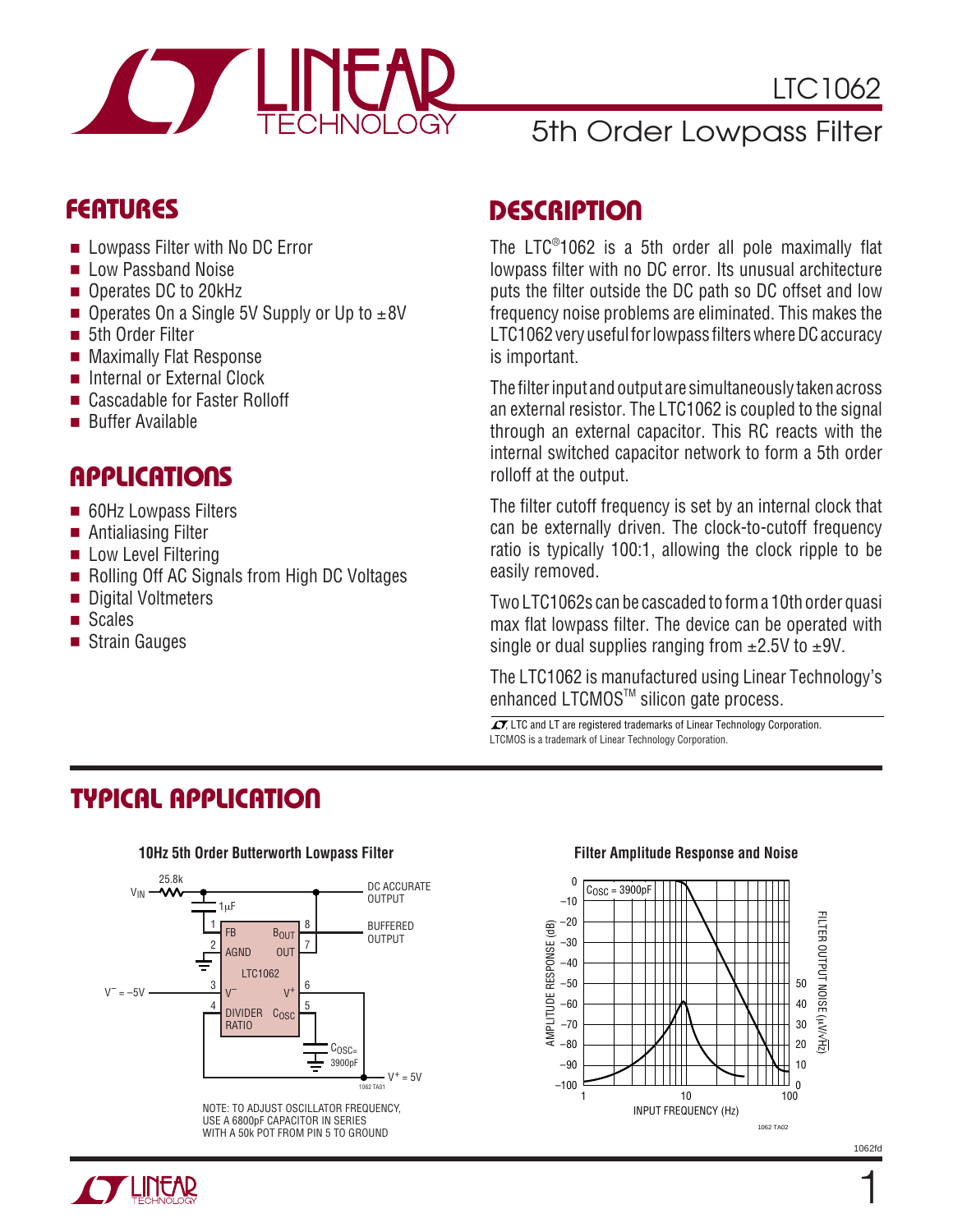# **ABSOLUTE MAXIMUM RATINGS** (Note 1)

Total Supply Voltage (V+ to V–) ............................... 18V Input Voltage at Any Pin .....  $V^- - 0.3V \leq V_{IN} \leq V^+ + 0.3V$ Operating Temperature Range

Storage Temperature Range ................. –65°C to 150°C Lead Temperature (Soldering, 10 sec)................. 300°C

LTC1062M **(OBSOLETE)**............. –55°C ≤ TA ≤ 125°C LTC1062C ................................... –40°C ≤ TA ≤ 85°C

# **PACKAGE/ORDER INFORMATION**



Consult LTC Marketing for parts specified with wider operating temperature ranges.

# **ELECTRICAL CHARACTERISTICS**

**The** ● **denotes specifications which apply over the full operating tempera**ture range, otherwise specifications are at  $T_A = 25^\circ C$ . V<sup>+</sup> = 5V, V<sup>-</sup> = -5V, unless otherwise specified. AC output measured at Pin 7, **Figure 1.**

| <b>PARAMETER</b>                                                                                                     | <b>CONDITIONS</b>                                                                              | MIN                    | <b>TYP</b>                                         | <b>MAX</b> | <b>UNITS</b>               |
|----------------------------------------------------------------------------------------------------------------------|------------------------------------------------------------------------------------------------|------------------------|----------------------------------------------------|------------|----------------------------|
| <b>Power Supply Current</b>                                                                                          | $C_{\text{OSC}}$ (Pin 5 to V <sup>-</sup> , Pin 11 in SW16) = 100pF                            |                        | 4.5                                                | 7<br>10    | mA<br>mA                   |
| Input Frequency Range                                                                                                |                                                                                                |                        | 0 to 20                                            |            | kHz                        |
| Filter Gain at $f_{IN} = 0$<br>$f_{IN} = 0.5 f_{C}$ (Note 2)<br>$f_{IN} = f_C$<br>$f_{IN} = 2f_C$<br>$f_{IN} = 4f_C$ | $f_{CLK}$ = 100kHz, Pin 4 (Pin 6 in SW16) at V <sup>+</sup> ,<br>$C = 0.01 \mu F$ , R = 25.78k | $-2$<br>$-28$<br>$-52$ | 0.00<br>$-0.02$<br>$-3.00$<br>$-30.00$<br>$-60.00$ | $-0.3$     | dB<br>dB<br>dB<br>dB<br>dB |
| Clock-to-Cutoff Frequency Ratio, fcl K/fc                                                                            | $f_{CLK}$ = 100kHz, Pin 4 (Pin 6 in SW16) at V <sup>+</sup> ,<br>$C = 0.01 \mu F$ , R = 25.78k |                        | $100 + 1$                                          |            | $\frac{0}{0}$              |
| Filter Gain at $f_{IN} = 16kHz$                                                                                      | $f_{\text{CI K}}$ = 400kHz, Pin 4 at V <sup>+</sup> , C = 0.01 <sub>k</sub> F, R = 6.5k        | -43                    | $-52$                                              |            | dB                         |
| f <sub>CLK</sub> /f <sub>C</sub> Tempco                                                                              | $f_{CLK}$ = 400kHz, Pin 4 at V <sup>+</sup> , C = 0.01 $\mu$ F, R = 6.5k                       |                        | 10                                                 |            | ppm/°C                     |
| Filter Output (Pin 7, Pin 13 in SW16) DC Swing                                                                       | Pin 7/Pin13 (SW16) Buffered with an External Op Amp                                            | $\pm 3.5$              | ±3.8                                               |            | $\vee$                     |
| Clock Feedthrough                                                                                                    |                                                                                                |                        |                                                    |            | $mV_{P-P}$                 |

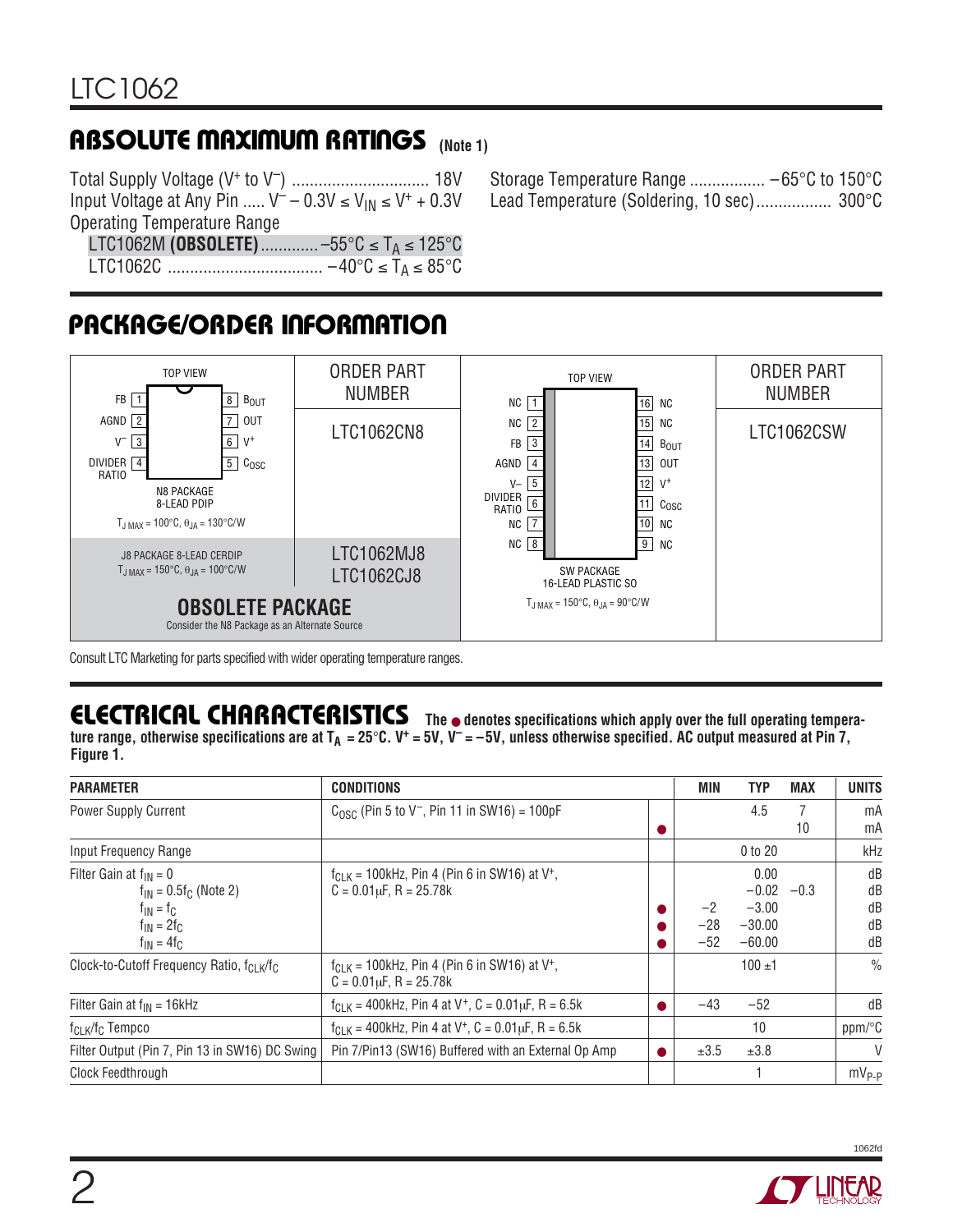#### **ELECTRICAL CHARACTERISTICS**

**The** ● **denotes specifications which apply over the full operating temperature range, otherwise specifications are at TA = 25**°**C. V+ = 5V, V– = –5V, unless otherwise specified, AC output measured at Pin 7, Figure 1.**

| <b>PARAMETER</b>                              | <b>CONDITIONS</b>                                                   | MIN       | TYP  | <b>MAX</b> | <b>UNITS</b> |
|-----------------------------------------------|---------------------------------------------------------------------|-----------|------|------------|--------------|
| <b>Internal Buffer</b>                        |                                                                     |           |      |            |              |
| <b>Bias Current</b>                           |                                                                     |           | 2    | 50         | рA           |
|                                               |                                                                     |           | 170  | 1000       | рA           |
| Offset Voltage                                |                                                                     |           | 2    | 20         | mV           |
| <b>Voltage Swing</b>                          | $R_{\text{LOAD}} = 20k$                                             | $\pm 3.5$ | ±3.8 |            | V            |
| Short-Circuit Current Source/Sink             |                                                                     |           | 40/3 |            | mA           |
| Clock (Note 3)                                |                                                                     |           |      |            |              |
| Internal Oscillator Frequency                 | $C_{\text{OSC}}$ (Pin 5 to V <sup>-</sup> , Pin 11 in SW16) = 100pF | 25        | 32   | 50         | kHz          |
|                                               |                                                                     | 15        |      | 65         | kHz          |
| Max Clock Frequency                           |                                                                     |           | 4    |            | <b>MHz</b>   |
| Pin 5 (Pin 11 in SW16) Source or Sink Current |                                                                     |           | 40   | 80         | μA           |

**Note 1:** Absolute Maximum Ratings are those values beyond which the life of a device may be impaired.

**Note 2:** f<sub>C</sub> is the frequency where the gain is -3dB with respect to the input signal.

**Note 3:** The external or driven clock frequency is divided by either 1, 2 or 4 depending upon the voltage at Pin 4. For the N8 package, when Pin  $4 = V^+$ , ratio = 1; when Pin  $4 =$  GND, ratio = 2; when Pin  $4 = V^-$ , ratio = 4.

### **TYPICAL PERFORMANCE CHARACTERISTICS**



**Amplitude Response Normalized to the Cutoff Frequency**



#### **Passband Gain vs Input Frequency**



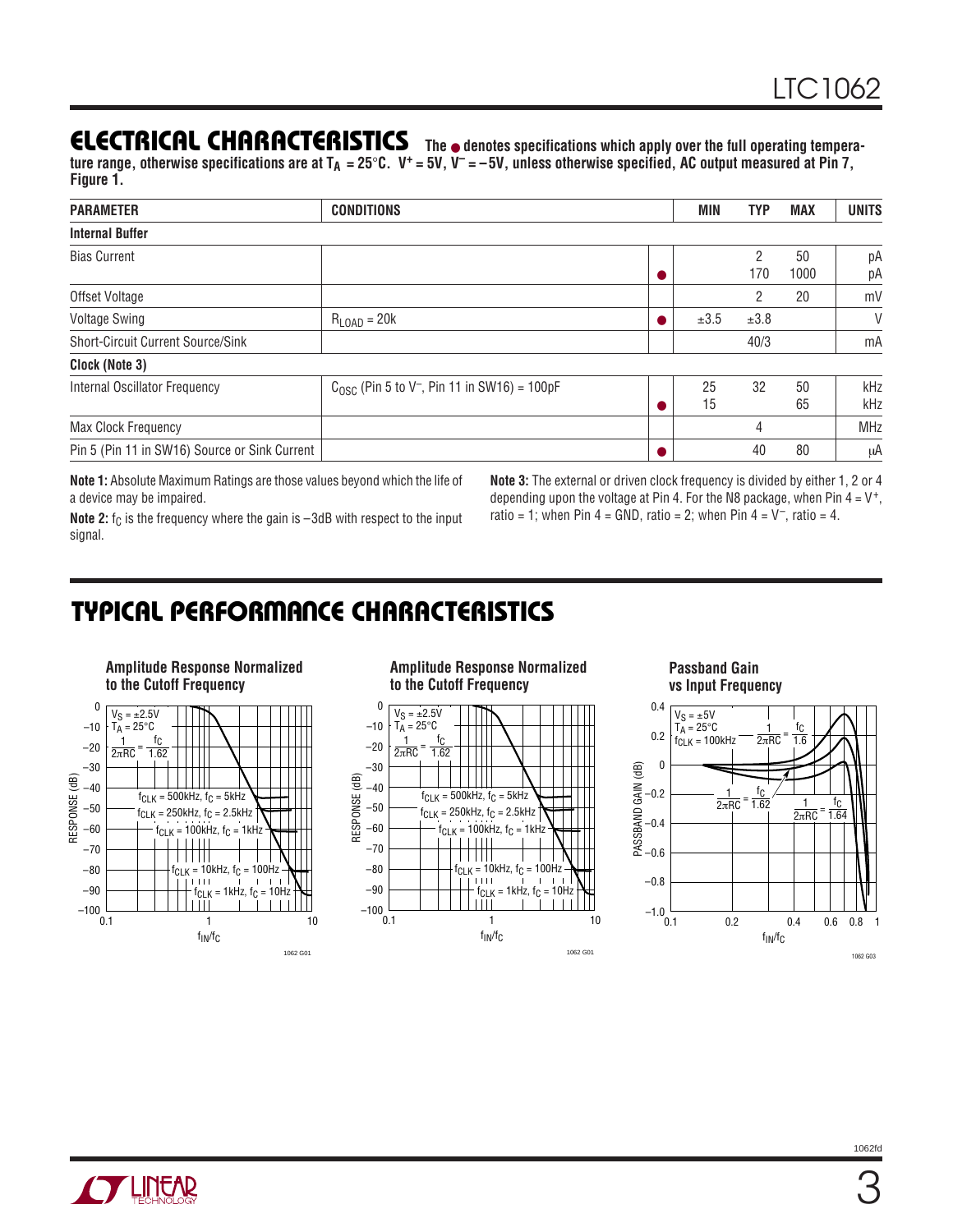# **TYPICAL PERFORMANCE CHARACTERISTICS**



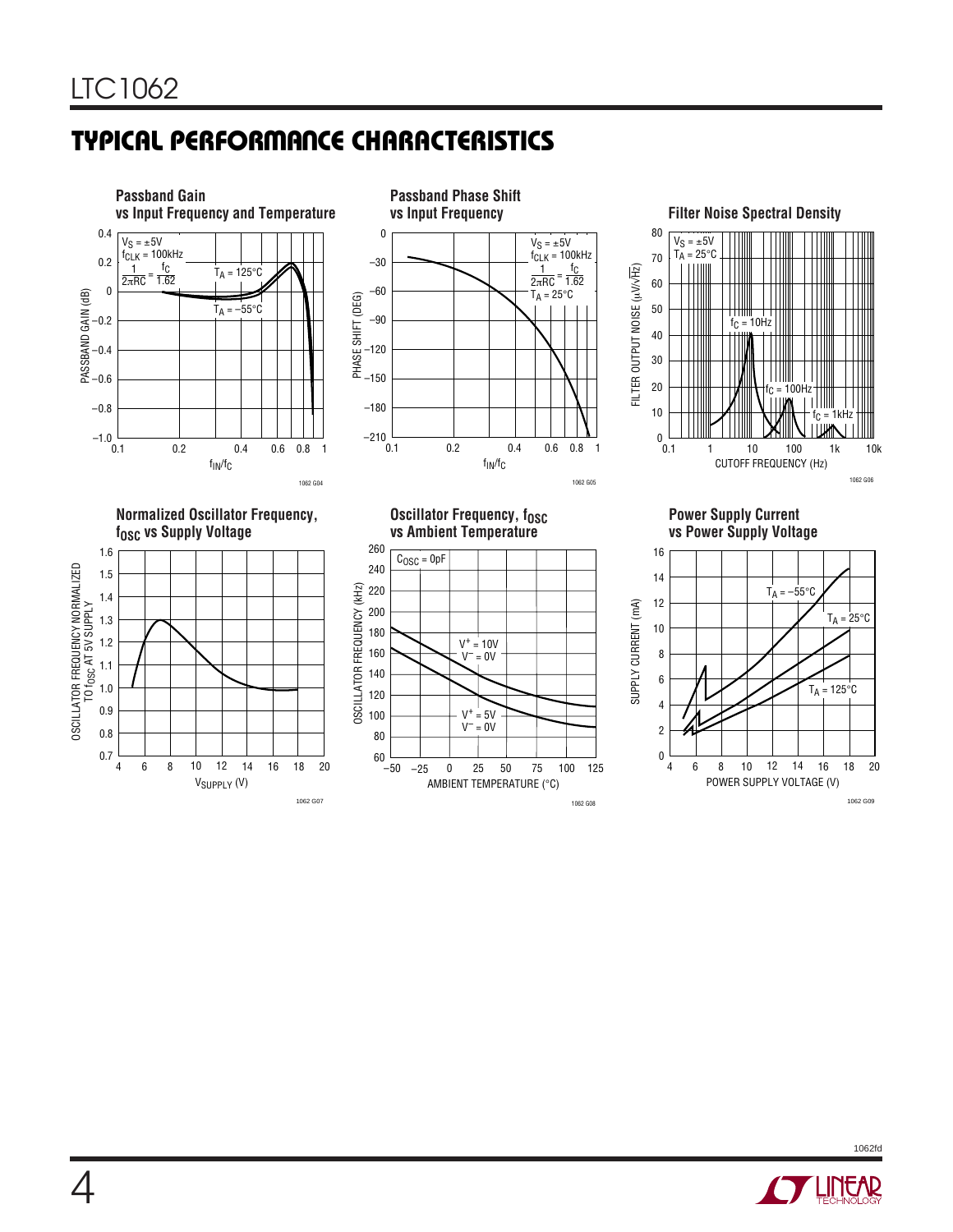#### **BLOCK DIAGRAM**

8 BOUT 7 OUT  $6$  V<sup>+</sup>  $5$   $C_{\text{OSC}}$ 1 FB 2 AGND  $V^-$  3 4 ÷ SWITCHED CAPACITOR NETWORK CLOCK GEN  $\div$  1, 2, 4  $\leftrightarrow$  0SC 1062 BD fCLK ×1

BY CONNECTING PIN 4 TO V<sup>+</sup>, AGND OR V<sup>-</sup>, THE OUTPUT FREQUENCY OF THE INTERNAL CLOCK GENERATOR IS THE OSCILLATOR FREQUENCY DI-VIDED BY 1, 2, 4. THE (f<sub>CLK</sub>/f<sub>C</sub>) RATIO OF 100:1 IS<br>WITH RESPECT TO THE INTERNAL CLOCK GENERA-TOR OUTPUT FREQUENCY. PIN 5 CAN BE DRIVEN WITH AN EXTERNAL CMOS LEVEL CLOCK. THE LTC1062 CAN ALSO BE SELF-CLOCKED BY CON-NECTING AN EXTERNAL CAPACITOR (C<sub>OSC</sub>) TO<br>GROUND(ORTOV<sup>-</sup>IFC<sub>OSC</sub>ISPOLARIZED).UNDER THIS CONDITION AND WITH ±5V SUPPLIES, THE INTERNAL OSCILLATOR FREQUENCY IS:

 $f_{\text{OSC}} \approx 140$ kHz [33pF/(33pF + C<sub>OSC</sub>)]

#### **AC TEST CIRCUIT**



FOR BEST MAX FLAT APPROXIMATION, THE INPUT RC SHOULD BE SUCH AS:

> 1 2πRC 1  $=\frac{f_{CLK}}{100}$  •  $\frac{1}{1.63}$

A 0.5k RESISTOR, R′, SHOULD BE USED IF THE BIPOLAR EXTERNAL CLOCK IS APPLIED BEFORE THE POWER SUPPLIES TURN ON

**Figure 1**

For Adjusting Oscillator Frequency, Insert a 50k Pot in Series with C<sub>OSC</sub>. Use Two Times Calculated C<sub>OSC</sub>

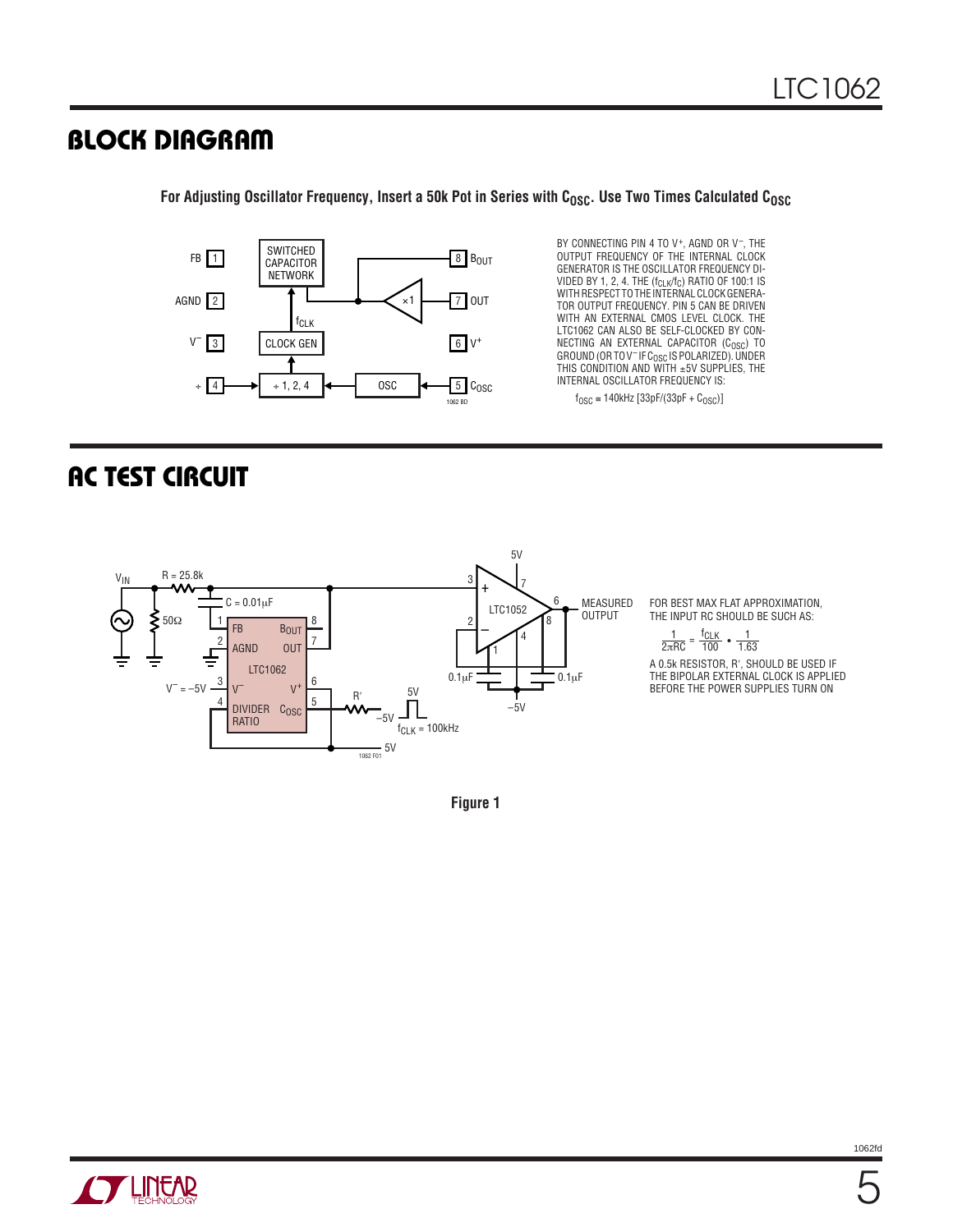# **APPLICATIONS INFORMATION**

#### **Filter Input Voltage Range**

Every node of the LTC1062 typically swings within 1V of either voltage supply, positive or negative. With the appropriate external (RC) values, the amplitude response of all the internal or external nodes does not exceed a gain of 0dB with the exception of Pin 1. The amplitude response of the feedback node (Pin 1) is shown in Figure 2. For an input frequency around  $0.8 \cdot f_C$ , the gain is 1.7V/V and, with  $±5V$  supplies, the peak-to-peak input voltage should not exceed 4.7V. If the input voltage goes beyond this value, clipping and distortion of the output waveform occur, but the filter will not get damaged nor will it oscillate. Also, the absolute maximum input voltage should not exceed the power supplies.



**Figure 2. Amplitude Response of Pin 1**

#### **Internal Buffer**

The internal buffer out (Pin 8) and Pin 1 are part of the signal AC path. Excessive capacitive loading will cause gain errors in the passband, especially around the cutoff frequency. The internal buffer gain at DC is typically 0.006dB. The internal buffer output can be used as a filter output, however, it has a few millivolts of DC offset. The temperature coefficient of the internal buffer is typically  $1 \mu V$ <sup>o</sup>C.

#### **Filter Attenuation**

The LTC1062 rolloff is typically 30dB/octave. When the clock and the cutoff frequencies increase, the filter's maximum attenuation decreases. This is shown in the

Typical Performance Characteristics. The decrease of the maximum attenuation is due to the rolloff at higher frequencies of the loop gains of the various internal feedback paths and not to the increase of the noise floor. For instance, for a 100kHz clock and 1kHz cutoff frequency, the maximum attenuation is about 64dB. A 4kHz,  $1V<sub>RMS</sub>$  input signal will be predictably attenuated by 60dB at the output. A 6kHz,  $1V<sub>RMS</sub>$  input signal will be attenuated by 64dB and not by 77dB as an ideal 5th order maximum flat filter would have dictated. The LTC1062 output at 6kHz will be about  $630 \mu V_{RMS}$ . The measured RMS noise from DC to 17kHz was  $100 \mu V_{RMS}$  which is 16dB below the filter output.

#### C<sub>OSC</sub>, Pin 5

The  $C<sub>OSC</sub>$ , Pin 5, can be used with an external capacitor,  $C<sub>OSC</sub>$ , connected from Pin 5 to ground. If  $C<sub>OSC</sub>$  is polarized it should be connected from Pin 5 to the negative supply, Pin 3.  $C<sub>OSC</sub>$  lowers the internal oscillator frequency. If Pin 5 is floating, an internal 33pF capacitor plus the external interpin capacitance set the oscillator frequency around 140kHz with  $\pm 5V$  supply. An external C<sub>OSC</sub> will bring the oscillator frequency down by the ratio (33pF)/  $(33pF + C<sub>OSC</sub>)$ . The Typical Performance Characteristics curves provide the necessary information to get the internal oscillator frequency for various power supply ranges. Pin 5 can also be driven with an external CMOS clock to override the internal oscillator. Although standard 7400 series CMOS gates do not guarantee CMOS levels with the current source and sink requirements of Pin 5, they will, in reality, drive the  $C<sub>OSC</sub>$  pin. CMOS gates conforming to standard B series output drive have the appropriate voltage levels and more than enough output current to simultaneously drive several LTC1062  $C_{OSC}$  pins. The typical trip levels of the internal Schmitt trigger which input is Pin 5, are given in Table 1.

#### **Table 1**

| V <sub>SUPPLY</sub> | $VTH$ + | V <sub>TH</sub> |
|---------------------|---------|-----------------|
| ±2.5V               | 0.9V    | $-1V$           |
| ±5V                 | 1.3V    | $-2.1V$         |
| ±6V                 | 1.7V    | $-2.5V$         |
| ±7V                 | 1.75V   | $-2.9V$         |

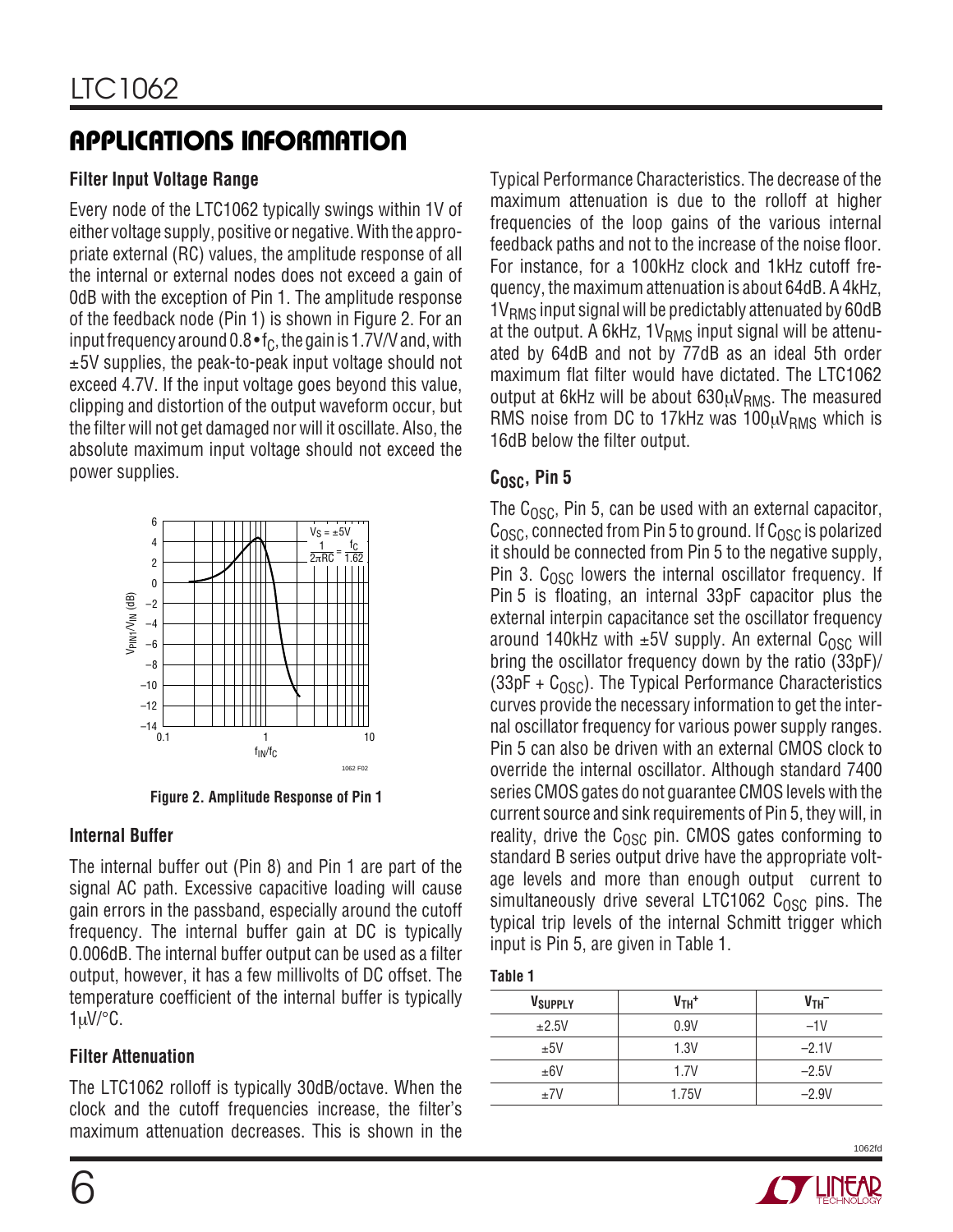### **APPLICATIONS INFORMATION**

#### **Divide By 1, 2, 4 (Pin 4)**

By connecting Pin 4 to  $V^+$ , to mid supplies or to  $V^-$ , the clock frequency driving the internal switched capacitor network is the oscillator frequency divided by 1, 2, 4 respectively. Note that the  $f_{CLK}/f_C$  ratio of 100:1 is with respect to the internal clock generator output frequency. The internal divider is useful for applications where octave tuning is required. The  $\div 2$  threshold is typically  $\pm 1$  Y from the mid supply voltage.

#### **Transient Response**

Figure 3 shows the LTC1062 response to a 1V input step.

#### **Filter Noise**

The filter wideband RMS noise is typically  $100 \mu V_{RMS}$  for ±5V supply and it is nearly independent from the value of the cutoff frequency. For single 5V supply the RMS noise is  $80\mu V_{RMS}$ . Sixty-two percent of the wideband noise is in the passband, that is from DC to  $f_C$ . The noise spectral density, unlike conventional active filters, is nearly zero for frequencies below  $0.1 \cdot f_C$ . This is shown in the Typical Performance Characteristics section. Table 2 shows the LTC1062 RMS noise for different noise bandwidths.



| <b>NOISE BW</b>       | RMS NOISE ( $V_S = \pm 5V$ ) |
|-----------------------|------------------------------|
| $DC - 0.1 \cdot f_C$  | 2 <sub>u</sub> V             |
| $DC - 0.25 \cdot f_C$ | 8uV                          |
| $DC - 0.5 \cdot f_C$  | 20 <sub>u</sub>              |
| $DC - 1 \cdot f_C$    | 62uV                         |
| $DC - 2 \cdot f_C$    | 100 <sub>u</sub> V           |
|                       |                              |



7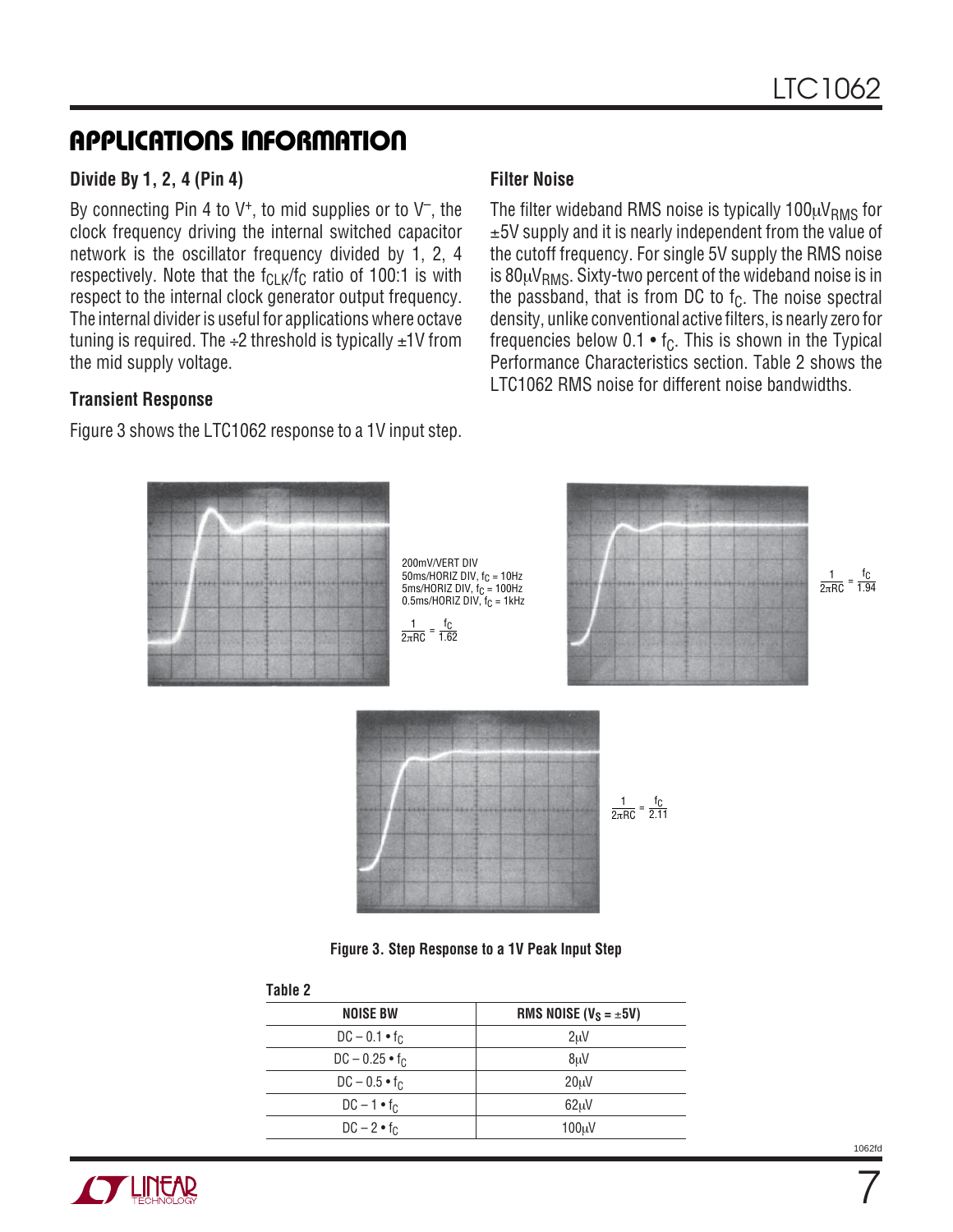







#### **Filtering AC Signals from High DC Voltages**



EXAMPLE:

 $f_{CLK}$  = 100KHz,  $f_C$  = 1kHz. THE FILTER ACCURATELY PASSES THE HIGH DC INPUT AND ACTS AS 5TH ORDER LP FILTER FOR THE AC SIGNALS RIDING ON THE DC



1062 TA06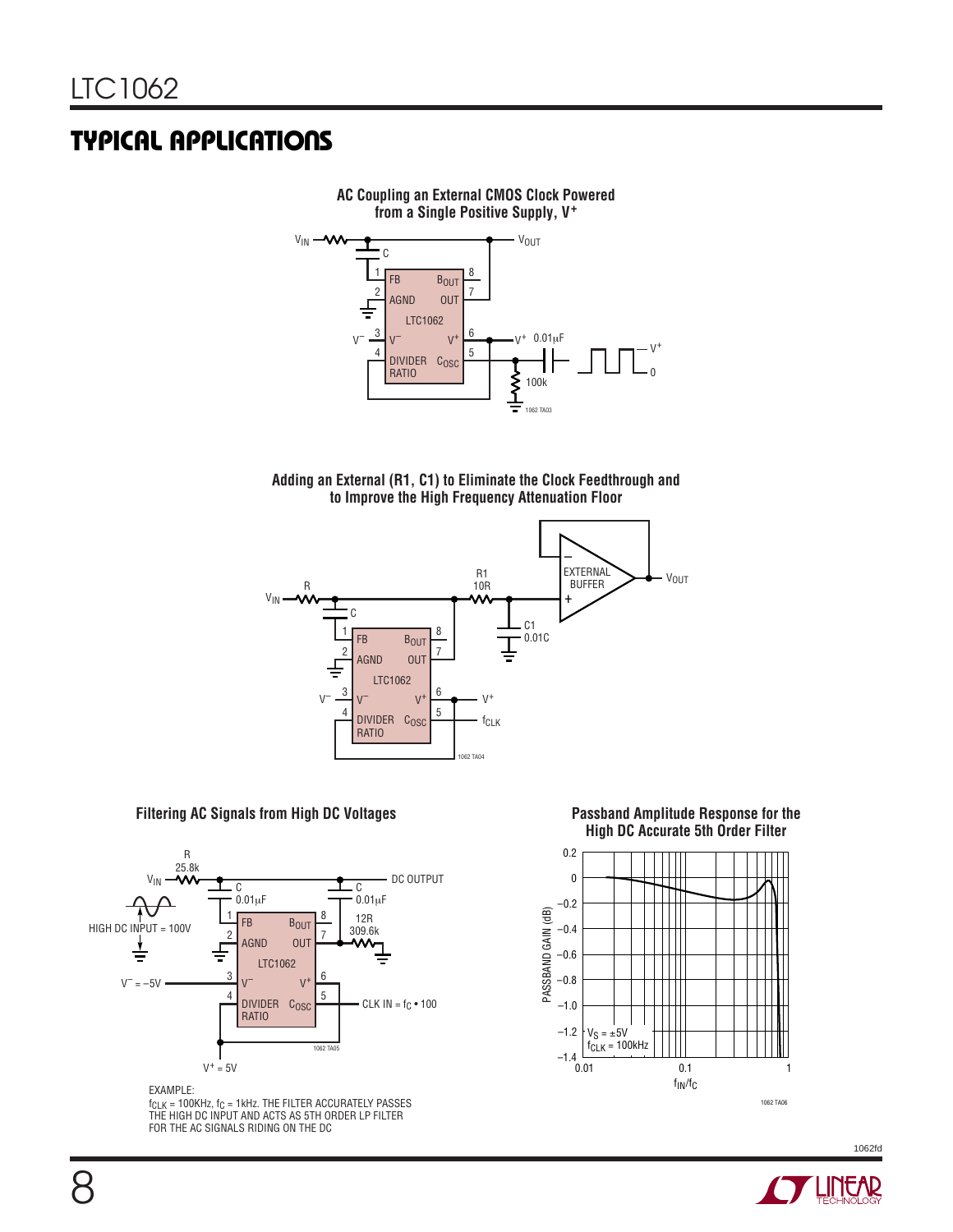

**Cascading Two LTC1062s to Form a Very Selective Clock Sweepable Bandpass Filter**



**Frequency Response of the Bandpass Filter**



**Frequency Response of the Notch Filter**



**CY LINEAR** 

**g**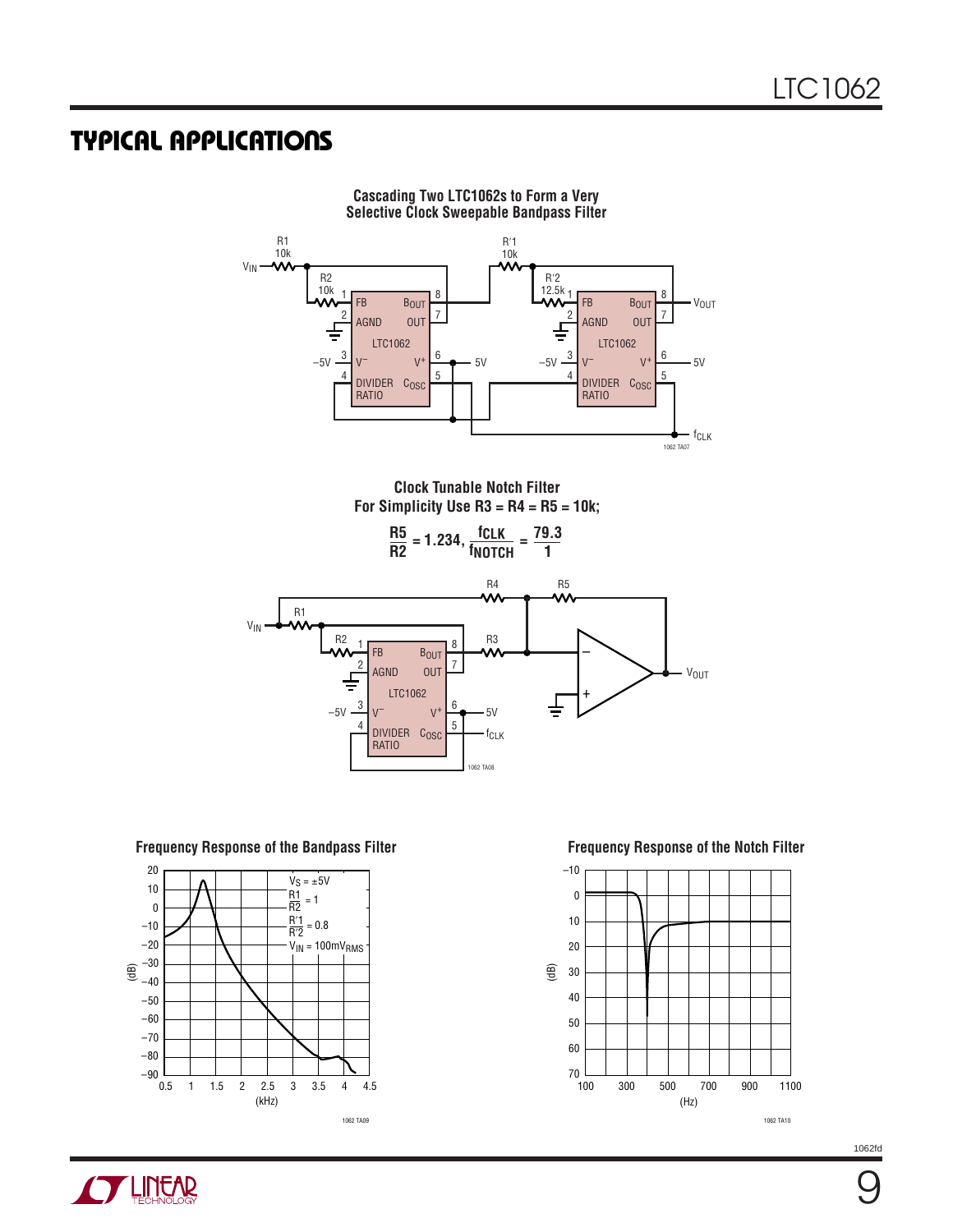

#### **Simple Cascading Technique**





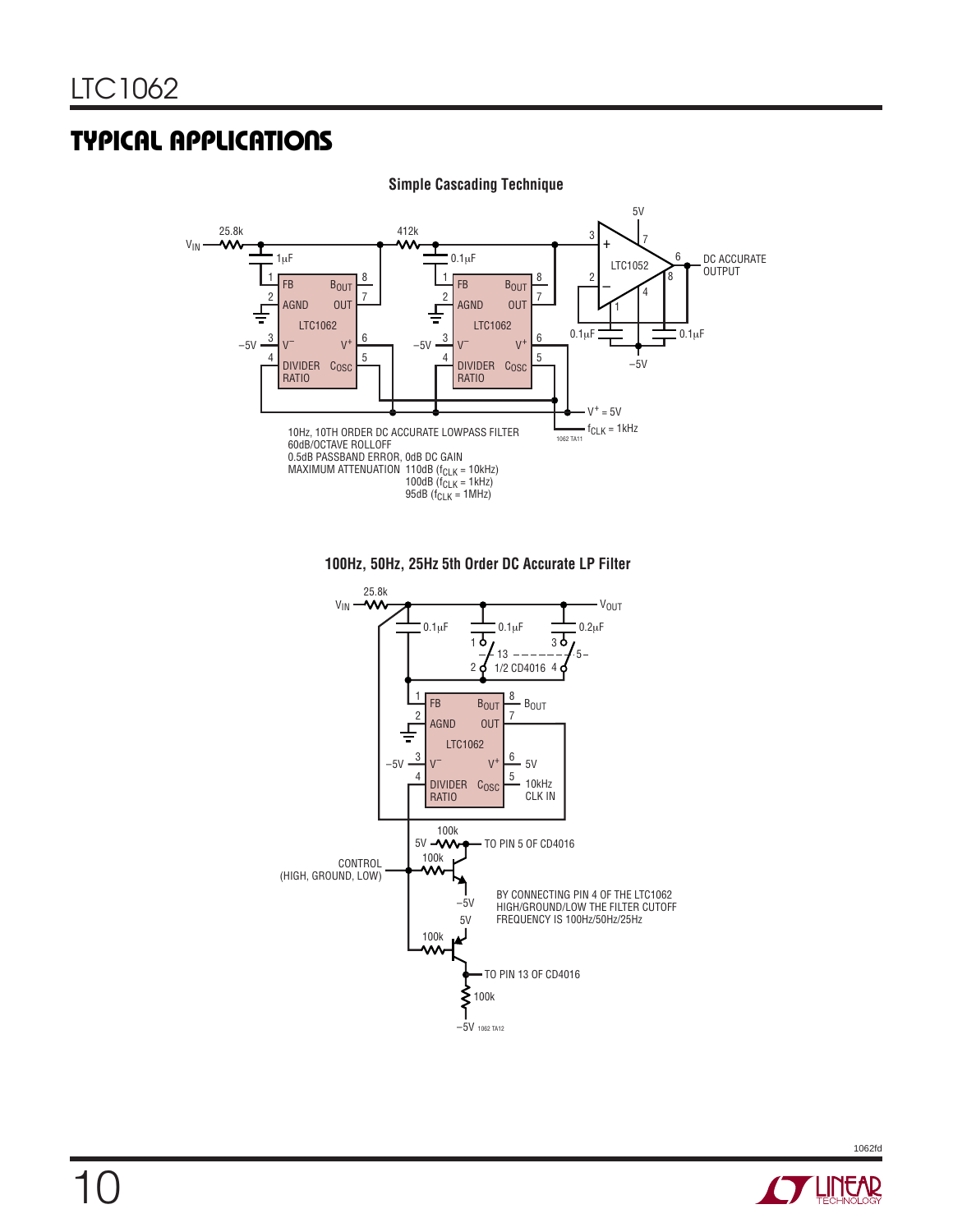FB AGND V– DIVIDER C<sub>OSC</sub> RATIO BOUT OUT  $V^+$ 1 2 3 4 8 7 6 5 LTC1062 1µF  $\rm V_{IN}$ 2.6k –5V 5V 5V 1062 TA13 10kHz CLK IN R<sub>1</sub> – + 3  $0.1<sub>\mu</sub>F$  $0.1<sub>µ</sub>F$ V<sub>OUT</sub>  $2 \sum 7$ 5V 6 8 4  $C<sub>2</sub>$ –5V C1 R3 R4 R2 LTC1052

**7th Order 100Hz Lowpass Filter with Continuous Output Filtering, Output Buffering and Gain Adjustment**

THE LTC1052 IS CONNECTED AS A 2ND ORDER SALLEN AND KEY LOWPASS FILTER WITH A CUTOFF FREQUENCY EQUAL TO THE CUTOFF FREQUENCY OF THE LTC1062. THE ADDITIONAL FILTERING ELIMINATES ANY 10kHz CLOCK FEEDTHROUGH PLUS DECREASES THE WIDEBAND NOISE OF THE FILTER DC OUTPUT OFFSET (REFERRED TO A DC GAIN OF UNITY) = 5µV MAX

WIDEBAND NOISE (REFERRED TO A DC GAIN OF UNITY) =  $60 \mu V_{RMS}$ 

#### **OUTPUT FILTER COMPONENT VALUES**

| <b>DC GAIN</b> | R3    | R4 | R1 | R <sub>2</sub> | C1 | C2                                       |
|----------------|-------|----|----|----------------|----|------------------------------------------|
|                |       |    |    |                |    | 14.3k   53.6k   0.1uF   0.033uF          |
| 10             | 3.57k |    |    |                |    | .   32.4k   46k   274k   0.01µF   0.02µF |



#### **Single 5V Supply 5th Order LP Filter**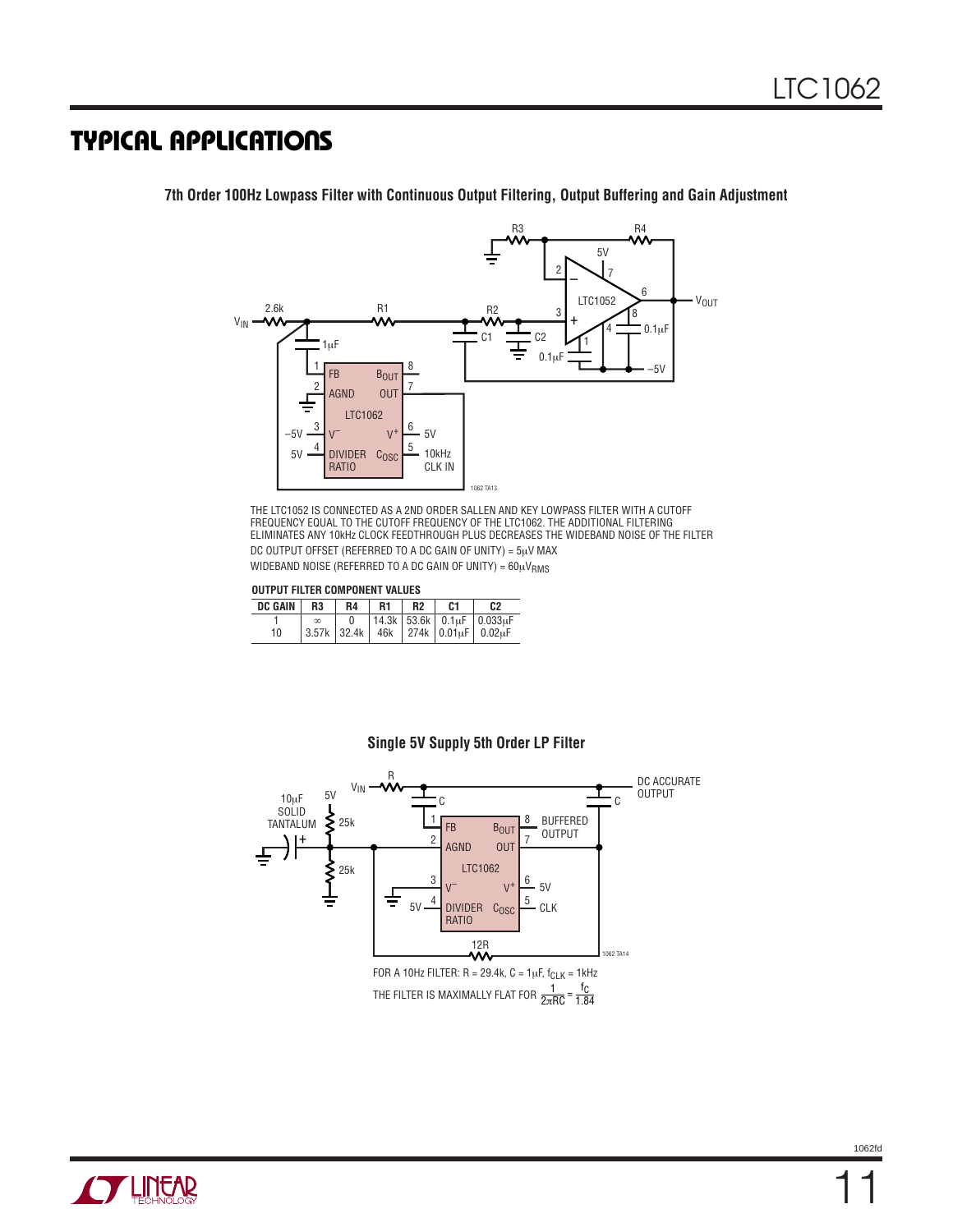

**A Lowpass Filter with a 60Hz Notch**

**Frequency Response of the Above Lowpass Filter** with the Notch  $f_{\text{NOTCH}} = f_{\text{CLK}}/47.3$ 



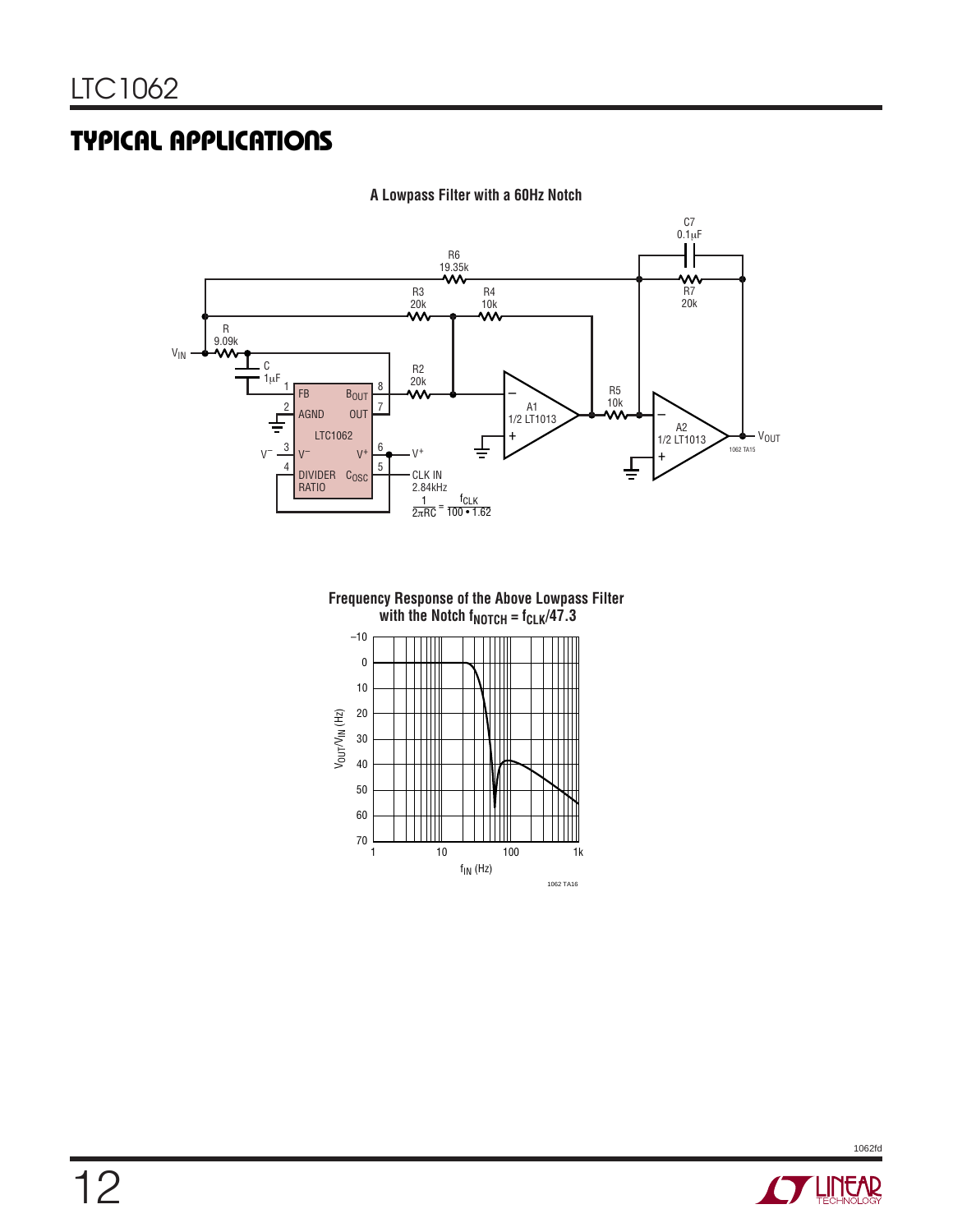### **U PACKAGE DESCRIPTIO**



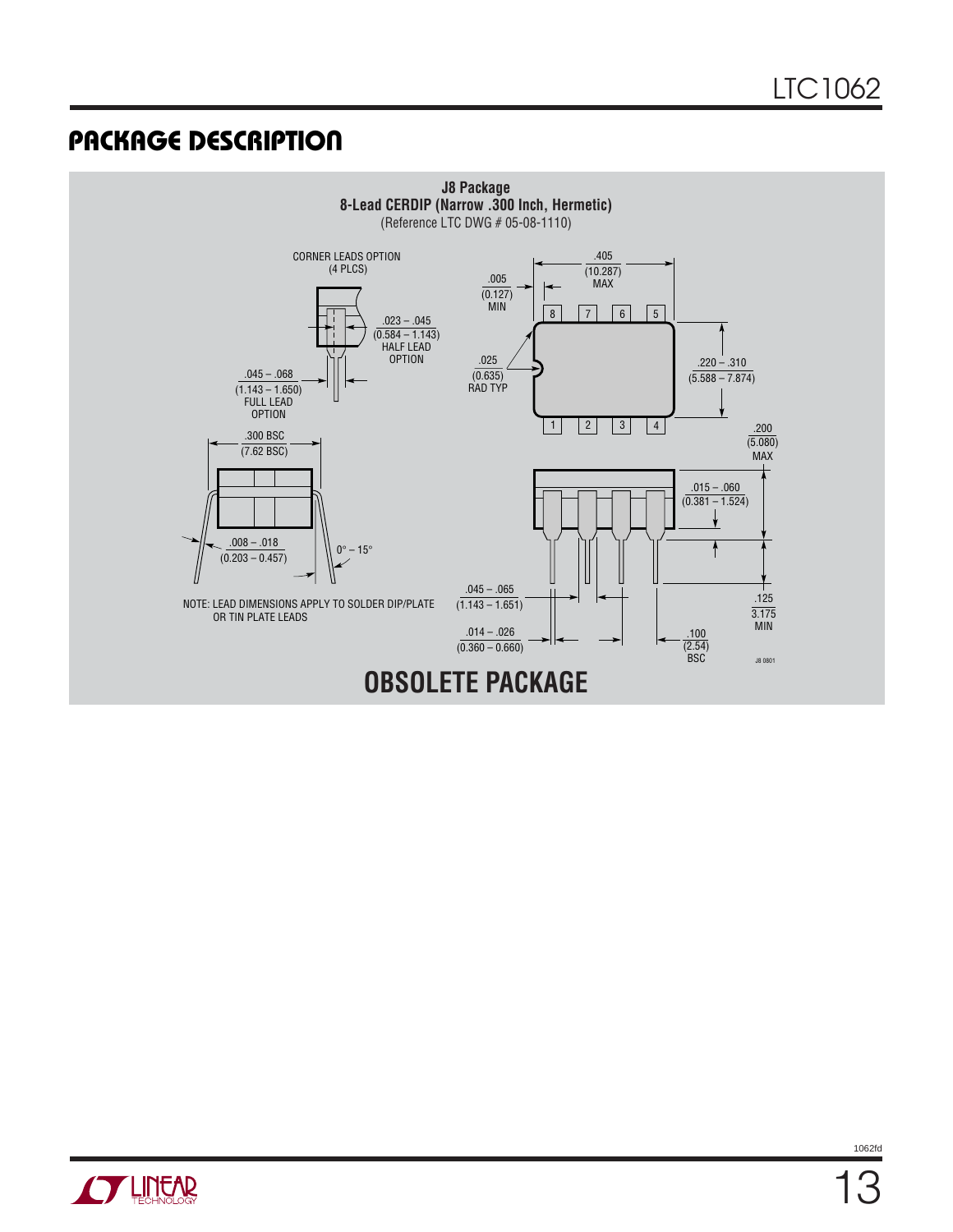### **U PACKAGE DESCRIPTIO**



**N8 Package**

NOTE: 1. DIMENSIONS ARE INCHES MILLIMETERS

\*THESE DIMENSIONS DO NOT INCLUDE MOLD FLASH OR PROTRUSIONS. MOLD FLASH OR PROTRUSIONS SHALL NOT EXCEED .010 INCH (0.254mm)

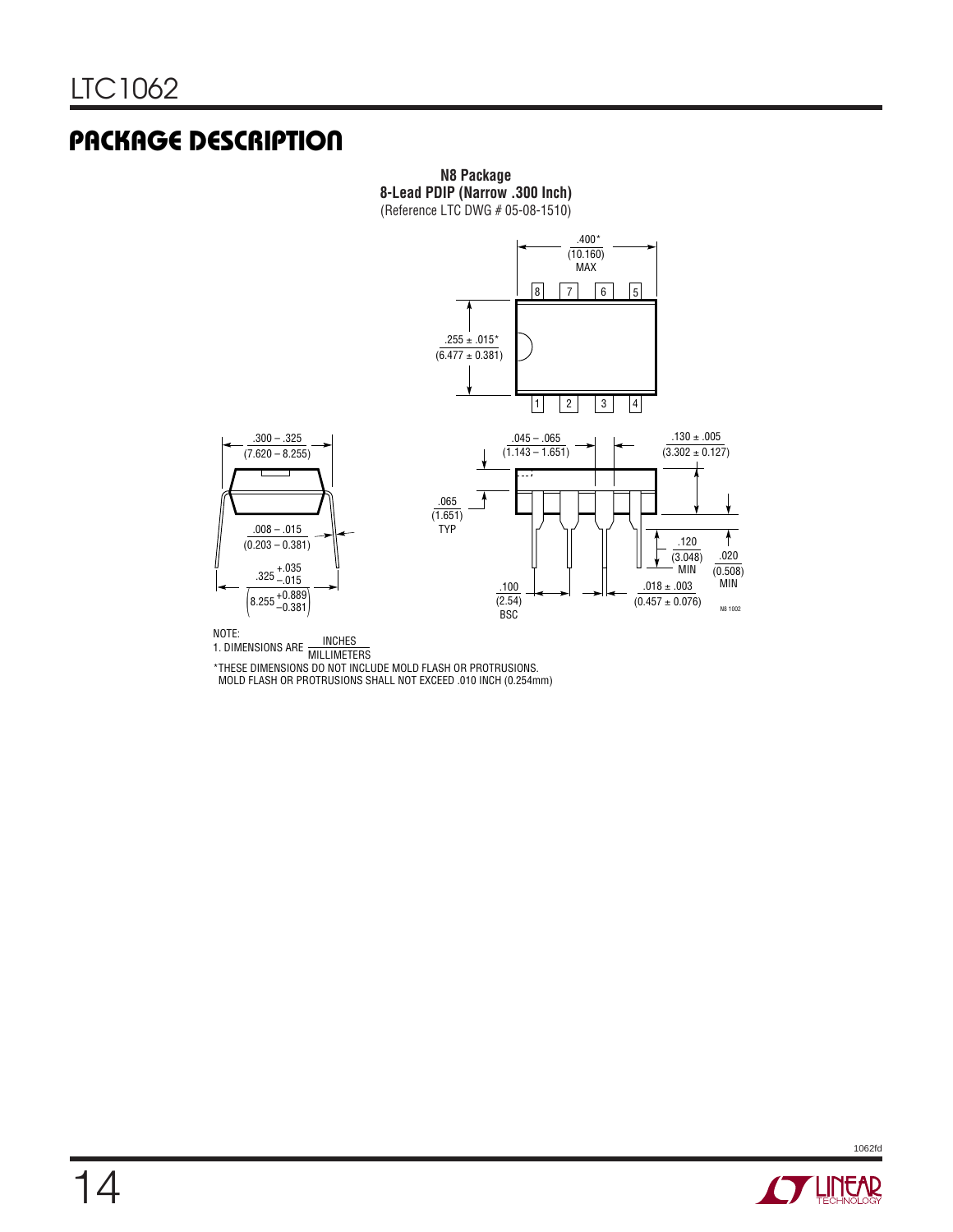#### **U PACKAGE DESCRIPTIO**



3. PIN 1 IDENT, NOTCH ON TOP AND CAVITIES ON THE BOTTOM OF PACKAGES ARE THE MANUFACTURING OPTIONS.

 THE PART MAY BE SUPPLIED WITH OR WITHOUT ANY OF THE OPTIONS 4. THESE DIMENSIONS DO NOT INCLUDE MOLD FLASH OR PROTRUSIONS.

MOLD FLASH OR PROTRUSIONS SHALL NOT EXCEED .006" (0.15mm)



15